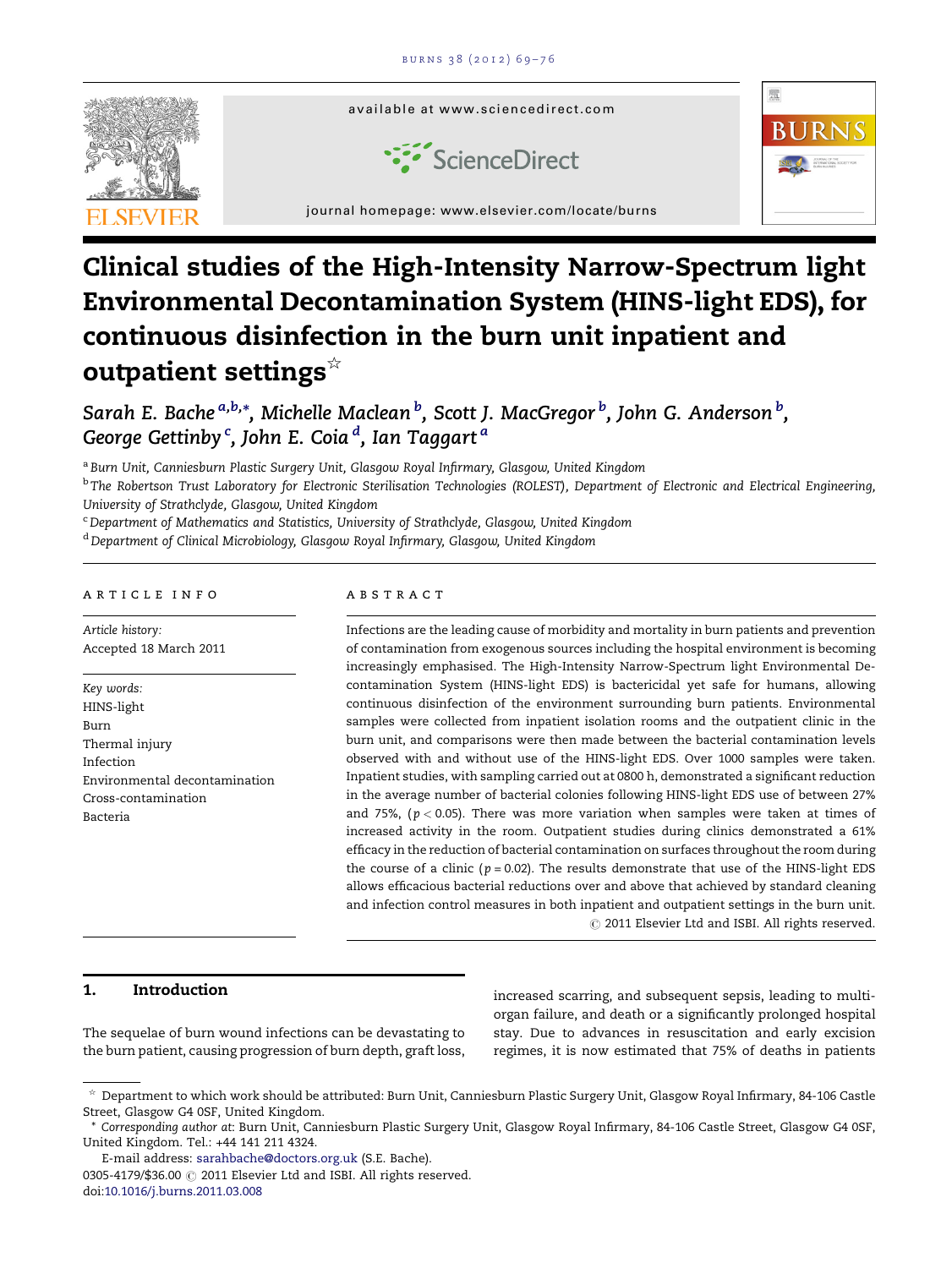with burns over 40% of the total body surface area (TBSA) are related to sepsis from burn wound infection or other infectious complications and/or inhalation injury [\[1,2\].](#page-6-0) Destruction of the skin barrier, a state of immunosuppression, and large wound areas of nutrient rich, bacteria harbouring eschar render burn patients unique in their tendency to disperse bacteria into the surrounding environment and their susceptibility to developing infections [\[3\]](#page-6-0). The spread of healthcare-associated infections (HAI) is an increasing worry as new strains of multi-drug resistant bacteria emerge, with a diminishing number of effective antimicrobials, leading to severe sepsis and outbreaks in burn units. Efforts to improve hand hygiene and limit the use of broad-spectrum antibiotics are important in reducing nosocomial infection rates on the burn unit, but the impact of environmental cleanliness is also becoming increasingly acknowledged [\[1\]](#page-6-0). The environment surrounding burn patients has been shown to be a reservoir for pathogens, and a potential source of cross-contamination between patients [\[4,5\].](#page-6-0) Bacteria surviving on inanimate surfaces for weeks or months can contaminate patients or healthcare workers, who become colonised, spreading HAI amongst patients [\[4–8\]](#page-6-0).

Novel methods of cleaning and decontamination within hospitals have been developed, including hydrogen peroxide vapour (HPV), ultraviolet light (UV-light), and super-oxidised water [\[9–11\]](#page-6-0). These enable efficient temporary disinfection of the environment, but the effect is only transient and within a matter of hours the number of microorganisms begins to return to pre-decontamination levels [\[12\].](#page-6-0) Furthermore, they are time-consuming, requiring the removal of patients from the room, which limits their usefulness in a busy burn unit, and particularly in a burns outpatient clinic. The High-Intensity Narrow-Spectrum light Environmental Decontamination System (HINS-light EDS) is a ceiling-mounted lighting unit, which allows continuous decontamination of the clinical environment, killing bacteria through photodynamic inactivation while being safe to humans [\[13\].](#page-6-0) The decontamination technology uses a narrow bandwidth of visible blueviolet light, with a peak output at 405 nm. This has previously been demonstrated in vitro to kill a wide spectrum of pathogenic bacteria, including meticillin-resistant Staphylococcus aureus (MRSA), meticillin-sensitive S. aureus (MSSA), Pseudomonas aeruginosa, Streptococcus pyogenes and Acinetobacter sp. in a dose-dependent and species-dependent fashion [\[14,15\].](#page-6-0)

The present study focused on assessing the use of the HINS-light EDS in two different burn unit environments: an isolation room housing a burn inpatient, and the burn outpatient clinic, through which several patients pass each day, so total decontamination of the room between patients is almostimpossible to achieve. The propensity of burn patients to disperse pathogens into the environment means that environmental bacterial contamination is higher on the burn unit than most other hospital wards, which increases the risk of healthcare workers contaminating their hands and uniforms, and transmitting HAI to other patients in their care. This study assessed whether use of the HINS-light EDS had a significant effect on reducing the levels of environmental bacterial contamination in both the inpatient and outpatient settings, therefore potentially aiding in reducing the risk of

cross-contamination of infectious pathogens from the environment to patients.

## 2. Materials and methods

#### 2.1. Setting

Glasgow Royal Infirmary (GRI) has a dedicated 13-bed burn unit, arranged as six single isolation rooms, one three-bed high dependencybay,one four-bedopenbay andanoutpatient clinic area. Intubated patients are treated in a separate general intensive care unit. Throughout all studies, GRI burn unit infection control and isolation policies were adhered to [\[16\]](#page-6-0). These state that disposable gloves and aprons are donned by staff on entering isolation rooms and hands are decontaminated before and after entering the room with alcohol gel or soap and water. Appropriate ethical approval was obtained.

All air-conditioning units in the ward contain High Efficiency Particulate Air (HEPA) filters and isolation rooms are maintained at a negative pressure. Domestic staff clean inpatient isolation rooms daily, usually around 1100 h, using chlorine-based detergents. Table tops and locker tops are wiped down periodically by nursing staff using hard surface disinfectant wipes. Following vacation of the room, a ''terminal clean'' is carried out. The outpatient clinic room is cleaned before the start of a clinic, around 0800 h by domestic staff, using chlorine-based detergents. The clinic nurse cleans the worktop, examination couch and any equipment used, using hard surface disinfection wipes between each patient.

#### 2.2. HINS-light EDS

HINS-light EDS prototype units were installed in the burn unit. Two units were installed in the ceiling of two test inpatient isolation rooms and one unit in the ceiling of the smaller outpatient clinic room. Light was generated from a matrix of light-emitting diodes (LEDs), emitting a narrow bandwidth of blue-violet light centred on 405 nm wavelength. White LEDs are also incorporated into the HINS-light EDS such that the illumination effect is predominantly white. The HINS-light EDS units were connected to mains electricity and simply switched on and off at the wall. Minimal staff training was required and there was no disruption of the normal hospital routine. The HINS-light EDS is designed to treat an area of approximately 10 $m^2$ , with sufficient intensity to cause inactivation of exposed bacteria. Rigorous safety analysis has been carried out to standards set by the International Commission on Non-Ionizing Radiation Protection (ICNIRP) and the American Conference of Governmental Industrial Hygienists (ACGIH). It has shown that the intensity levels used in the hospital are well below the threshold limit for any adverse effects occurring, as established by ACGIH [\[17–19\].](#page-6-0)

#### 2.3. Bacteriological methods

Methods were based on previous work evaluating the efficacy of the HINS-light EDS in clinical environments [\[13\].](#page-6-0) Environmental bacterial samples were collected from surfaces in each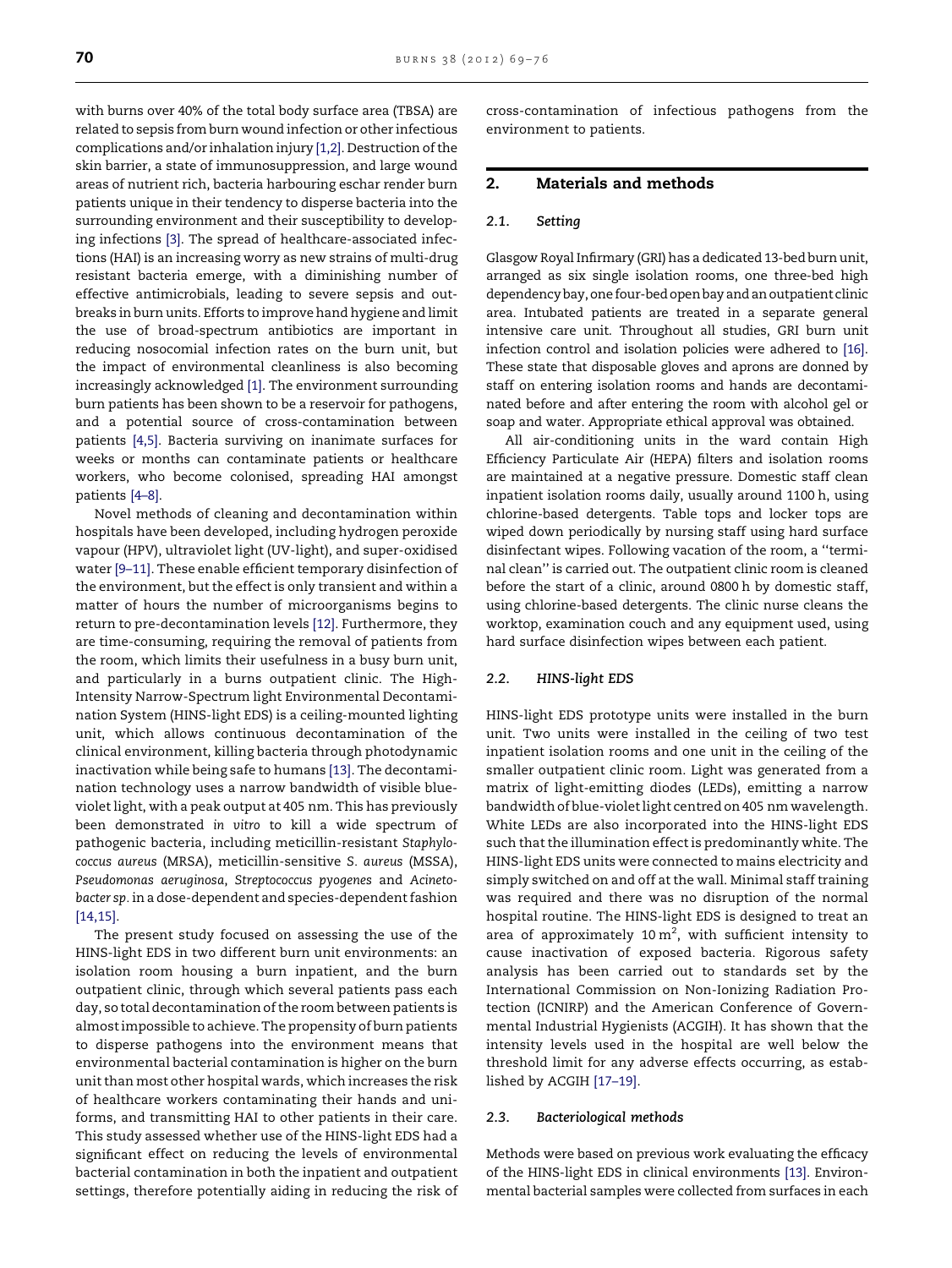<span id="page-2-0"></span>room using 25 cm<sup>2</sup> Baird Parker with egg yolk telurite contact agar plates (BPA plates; Cherwell Laboratories Ltd, Bicester, UK), by the same researcher (SEB). Contact plate sampling, which enables microorganisms to be directly collected on an agar surface, was selected as the most appropriate method of assessing bacterial counts on environmental surfaces. Sample collection using broad spectrum contact agar plates, such as tryptone soya or blood agar yielded plates with too many bacterial colony forming units (cfu) to accurately enumerate in preliminary studies. Therefore, Baird Parker agar, a selective agar for staphylococcal bacteria, and an accepted marker of hospital environmental contamination in studies of hospital cleanliness, was used in the present study [\[20\].](#page-7-0) Staphylococci are known to survive on environmental surfaces for significant periods of time and can be transmitted between patients, staff and the environment [\[20,23–25\].](#page-7-0) Studies have shown the association between levels of environmental contamination with S. aureus and the size of the burn wound [\[21\].](#page-7-0) Furthermore, analysis of GRI burn wound swabs from the previous two years showed that MSSA and MRSA accounted for approximately 50% of all positive routine admission and twice-weekly surveillance wound cultures. It was therefore felt that an agar that selected for the commonest pathogens was justified, using the most accurate environmental sampling technique available.

Between forty and fifty sites on frequently-touched surfaces were identified around each room being studied, and bacterial samples were collected by directly pressing the contact agar plates onto the sampling site, with samples being taken from the same sites each time. After collection, contact plates were incubated at 37 °C (98.6 °F) for 48 h and the number of bacterial cfu on each contact agar plate was enumerated. Raw counts were statistically analysed by a chartered statistician.

#### 2.4. Inpatient studies

The first part of the study was carried out in an inpatient isolation room containing a 49-year-old male, Patient A, with 45% TBSA full thickness (third degree) flame burns, one month after admission. Routine wound surveillance swabs had isolated MRSA and P. aeruginosa, and mixed coliforms immediately before and during the study. Forty sampling sites  $(n = 40)$  were identified around the room (Table 1). For each study, contact plate samples were collected during three phases: before the HINS-light EDS was in use ( pre-HINS); after the HINS-light EDS had been on for two days (during-HINS); and after the HINS-light EDS had been switched off for a further two days ( post-HINS).

Pre-HINS sampling was first carried out at 0800 h. Immediately after this, the HINS-light EDS was switched on and remained on for 14 h during daylight hours, for two consecutive days. During-HINS samples were collected at 0800 h from the same 40 sites following this two-day use of HINS-light EDS. The HINS-light EDS was then switched off for two consecutive days, after which time post-HINS samples were collected at 0800 h, again from the same 40 sampling sites. This study was repeated over three consecutive weeks using identical methods with the same patient in the same room but with sample collection at 1500 h, and then 2200 h in order to assess the efficacy of the HINS-light EDS when samples were collected at differing times of day.

To address reproducibility, the 0800 h sampling protocol was repeated in rooms occupied with two further patients. Patient B was a 35-year-old female with 25% TBSA mixed deep dermal and full thickness (second and third degree) flame burn, housed in the same isolation room that Patient A had previously occupied. Her routine wound surveillance swabs had isolated MRSA and mixed coliforms. Patient C was a 55-year-old female with 40% TBSA full thickness (third degree) burn in a different room of the unit, with a mirror-image layout. Her routine wound surveillance swabs had isolated MRSA and P. aeruginosa. Ten extra sampling sites were included in the studies on Patients B and C, along both bed rails, as these two patients were bed-bound, and the bed rails were constantly upright, and an important potential site of contamination (Table 1)  $(n = 50)$ .

|                  | Inpatient isolation rooms | Outpatient clinic room |                |  |  |
|------------------|---------------------------|------------------------|----------------|--|--|
| Sampling site    | No. samples               | Sampling site          | No. samples    |  |  |
| Bed sheet        | 4                         | Waste bin              |                |  |  |
| Locker top       | 2                         | Apron dispenser        | 4              |  |  |
| Ledge            | 6                         | Glove dispenser        | $\overline{2}$ |  |  |
| Table            | 4                         | Sink area              | 6              |  |  |
| Foot of bed rail | 3                         | Dressings trolley      |                |  |  |
| Drip stand       | 2                         | Dressings shelves      | 8              |  |  |
| Patient chair    | 2                         | Worktop                | 6              |  |  |
| Light switches   | $\overline{2}$            | Lamp                   |                |  |  |
| Door handles     | 3                         | Examination couch      | 6              |  |  |
| Air con supply   | 2                         | Patient chair          | 4              |  |  |
| Waste bins       | 4                         | Power supply           | $\overline{2}$ |  |  |
| Sink area        | 4                         | Light switch           |                |  |  |
| Bed cot sides    | 10 (Studies B and C)      | Door handle            |                |  |  |
| Total            | 40 (50)                   | Total                  | 50             |  |  |

Table 1 – Environmental sampling sites used in inpatient and outpatient rooms on the burn unit, with the number of samples taken from each site stated.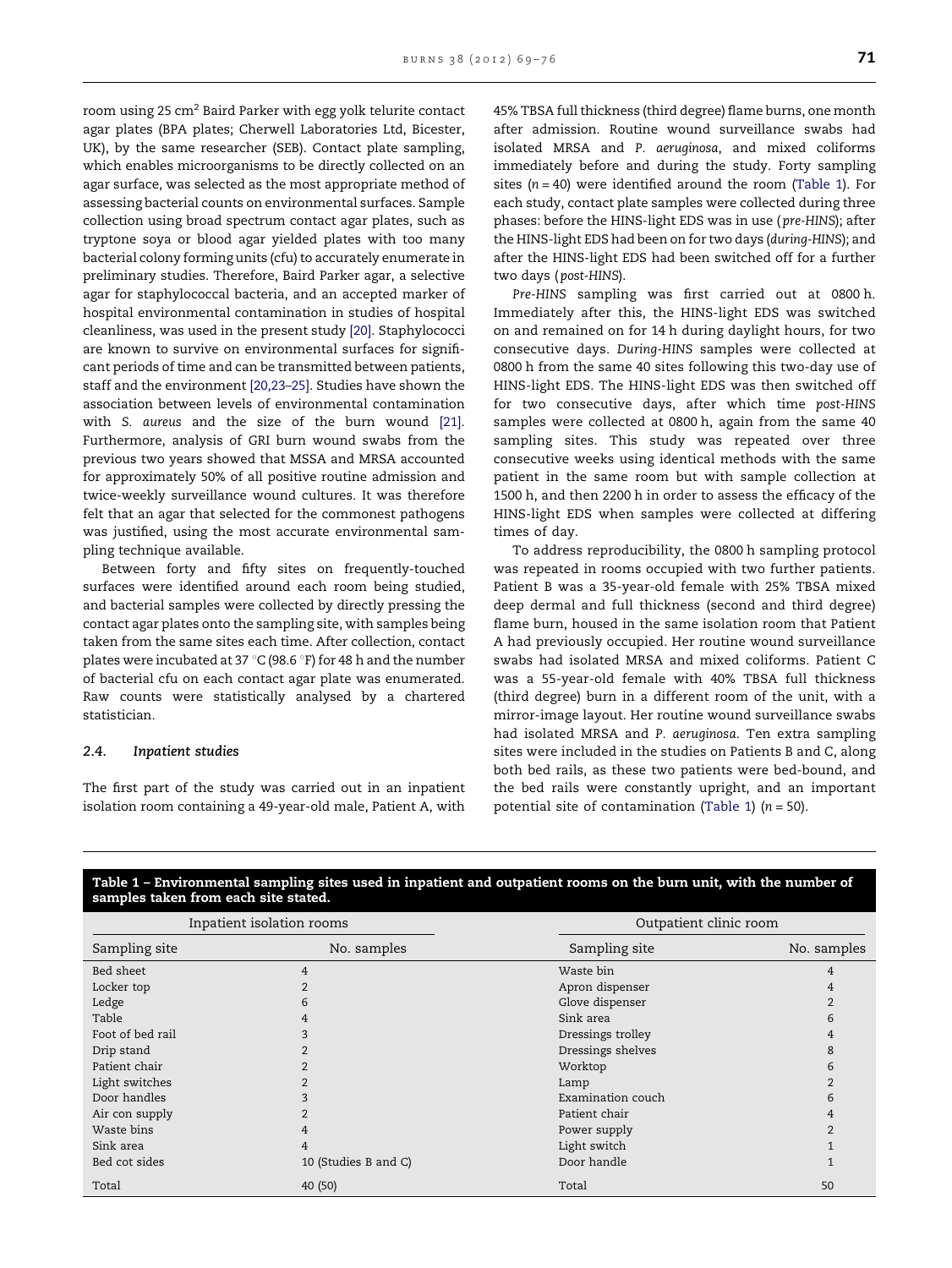#### 2.5. Outpatient studies

Fifty sampling sites were identified on frequently touched surfaces around the outpatient clinic room ( $n = 50$ ) ([Table](#page-2-0) 1). Before clinic samples were collected at 0830 h, shortly after the room had been cleaned. Clinics ran between 0900 h and 1600 h, and between seven and 12 burns patients were seen per clinic. After clinic samples were collected at 1630 h from the surfaces, immediately adjacent to where the 50 sites had been sampled before clinic. Samples were collected 30 min before and 30 min after two clinics when the HINS-light EDS was switched off (HINS off) and two clinics when the HINSlight EDS was switched on continually for 8 h during the clinic (HINS on).

## 2.6. Statistical analysis

The pre-HINS and post-HINS sampling periods in the inpatient room studies acted as controls for each during-HINS sampling period. A rise in the average number of bacterial cfu in the post-HINS samples indicated that reductions seen in during-HINS samples were not due to a general decrease in bacterial shedding by the patient over the two days, but the effect of the HINS-light EDS. For the outpatient clinic investigation, the study was repeated during two clinics in the absence of the HINS-light EDS. This acted as a control to show the expected increase in contamination levels usually seen throughout the course of a typical burns outpatient clinic. Statistical software (Minitab version 15) was used and a log-transformation was found to normalise data and equalise variances when analysing cfu data. For the inpatient studies, analysis of variance (ANOVA) and Tukey pair-wise comparisons were undertaken. The cfu counts per plate were compared between the three periods, pre-HINS, HINS and post-HINS. A 95% confidence interval (CI) was calculated for the differences obtained between the means of the three sampling periods. For the outpatient studies, the differences in cfu count before clinic and after clinic was compared with and without the use of the HINSlight EDS. Results were displayed using mean values and statistical testing was carried out at the 5% significance level  $(p \le 0.05)$ .

# 3. Results

## 3.1. Inpatient studies

Results from the five inpatient studies are summarised in Table 2. Samples collected in Patient A's room at 0800 h demonstrated a statistically significant reduction of 43% in the average number of Baird Parker agar isolated bacterial cfu following two days of HINS-light EDS use ( $p = 0.043$ ). After the light had been switched off for two days, bacterial numbers recovered to pre-decontamination levels, a 48% rise, ( $p = 0.040$ ). Sample collection at 1500 h demonstrated a 45% reduction in bacterial contamination following two days of HINS-light EDS use, which was not statistically significant ( $p = 0.252$ ). The study with samples collected at 2200 h, produced a 39% reduction in the number of cfu

|                                 |              |                                                  |              | Table 2 – Results and statistical analysis of the data on the                                                                                                                 |              | (i) occupied with three different patients (A–C) and (ii) when environmental samples are taken at three different times of day from the room occupied by Patient A.<br>effects of the HINS-light EDS on Baird Parker isolated bacterial contamination levels in a burns unit isolation |            |                                            |                                                            |                                         |                                                            |
|---------------------------------|--------------|--------------------------------------------------|--------------|-------------------------------------------------------------------------------------------------------------------------------------------------------------------------------|--------------|----------------------------------------------------------------------------------------------------------------------------------------------------------------------------------------------------------------------------------------------------------------------------------------|------------|--------------------------------------------|------------------------------------------------------------|-----------------------------------------|------------------------------------------------------------|
| of sample<br>collection<br>Time |              | Patient Sample<br>number<br>$\widehat{\epsilon}$ |              | Mean plate counts [cfu/plate] (stan-<br>dard error, SE)                                                                                                                       |              | Mean cfu reduction % reduction<br>by EDS use (95% CI)                                                                                                                                                                                                                                  | by EDS use | Sig. reduction<br>by EDS use<br>(p < 0.05) | increase after<br>EDS switched<br>off (95% CI)<br>Mean cfu | switched off<br>% increase<br>after EDS | Sig. increase<br>off $(p < 0.05)$<br>after EDS<br>switched |
|                                 |              |                                                  |              | Pre-HINS During-HINS                                                                                                                                                          | Post-HINS    |                                                                                                                                                                                                                                                                                        |            |                                            |                                                            |                                         |                                                            |
| 0800h                           | ⋖            | $\overline{0}$                                   | 206.7 (29.5) | 117.8 (29.5)                                                                                                                                                                  | 173.8 (29.5) | 88.9 (5.7, 183.5)                                                                                                                                                                                                                                                                      | 43         | Yes                                        | 56.0 (-38.6, 150.6)                                        | 48                                      | Yes                                                        |
|                                 |              |                                                  |              |                                                                                                                                                                               |              |                                                                                                                                                                                                                                                                                        |            | $(p = 0.043)$                              |                                                            |                                         | $(p = 0.040)$                                              |
| 1500h                           | ⋖            | 40                                               | 165.4 (28.2) | 90.6 (28.2)                                                                                                                                                                   | 107.8 (28.2) | 74.8 (15.6, 165.2)                                                                                                                                                                                                                                                                     | 45         | $\frac{1}{2}$                              | $17.2$ ( $-73.1$ , $107.6$ )                               | $\overline{61}$                         | $\frac{1}{2}$                                              |
|                                 |              |                                                  |              |                                                                                                                                                                               |              |                                                                                                                                                                                                                                                                                        |            | $(p = 0.252)$                              |                                                            |                                         | $(p = 0.149)$                                              |
| 2200h                           | ⋖            | $\overline{6}$                                   | 132.1 (25.4) | 80.9 (25.4)                                                                                                                                                                   | 129.6 (25.4) | $51.2(-30.1, 132.5)$                                                                                                                                                                                                                                                                   | 39         | $\frac{1}{2}$                              | 48.7 (-32.6, 130.0)                                        | 8                                       | Yes                                                        |
|                                 |              |                                                  |              |                                                                                                                                                                               |              |                                                                                                                                                                                                                                                                                        |            | $(p = 0.054)$                              |                                                            |                                         | $(p = 0.005)$                                              |
| 0800h                           | $\mathbf{a}$ | 50 <sup>a</sup>                                  | 22.5 (3.4)   | 5.6 (3.4)                                                                                                                                                                     | 10.1(3.4)    | 16.9(6.4, 27.4)                                                                                                                                                                                                                                                                        | 75         | Yes                                        | $4.5(-6.1, 15.0)$                                          | 80                                      | Yes                                                        |
|                                 |              |                                                  |              |                                                                                                                                                                               |              |                                                                                                                                                                                                                                                                                        |            | (p < 0.0001)                               |                                                            |                                         | (p < 0.0001)                                               |
| 0800h                           | U            | 48 <sup>b</sup>                                  | 25.3 (8.1)   | 18.5(8.1)                                                                                                                                                                     | 17.2(8.1)    | $6.8(-18.6, 32.1)$                                                                                                                                                                                                                                                                     | 27         | $Yes(p = 0.022)$                           | $-1.3$ $(-24.0, 26.6)$                                     | $\overline{z}$                          | $\overline{a}$                                             |
|                                 |              |                                                  |              |                                                                                                                                                                               |              |                                                                                                                                                                                                                                                                                        |            |                                            |                                                            |                                         | $(p = 0.692)$                                              |
|                                 |              |                                                  |              | $^{\rm a}$ Ten extra sampling sites on cot sides included in study with Patient B (n = 50).<br><sup>b</sup> Ten extra sampling sites on cot sides were included in study with |              | Patient C, but two sites excluded on statistical grounds (n = 48), see Section 3.                                                                                                                                                                                                      |            |                                            |                                                            |                                         |                                                            |
|                                 |              |                                                  |              |                                                                                                                                                                               |              |                                                                                                                                                                                                                                                                                        |            |                                            |                                                            |                                         |                                                            |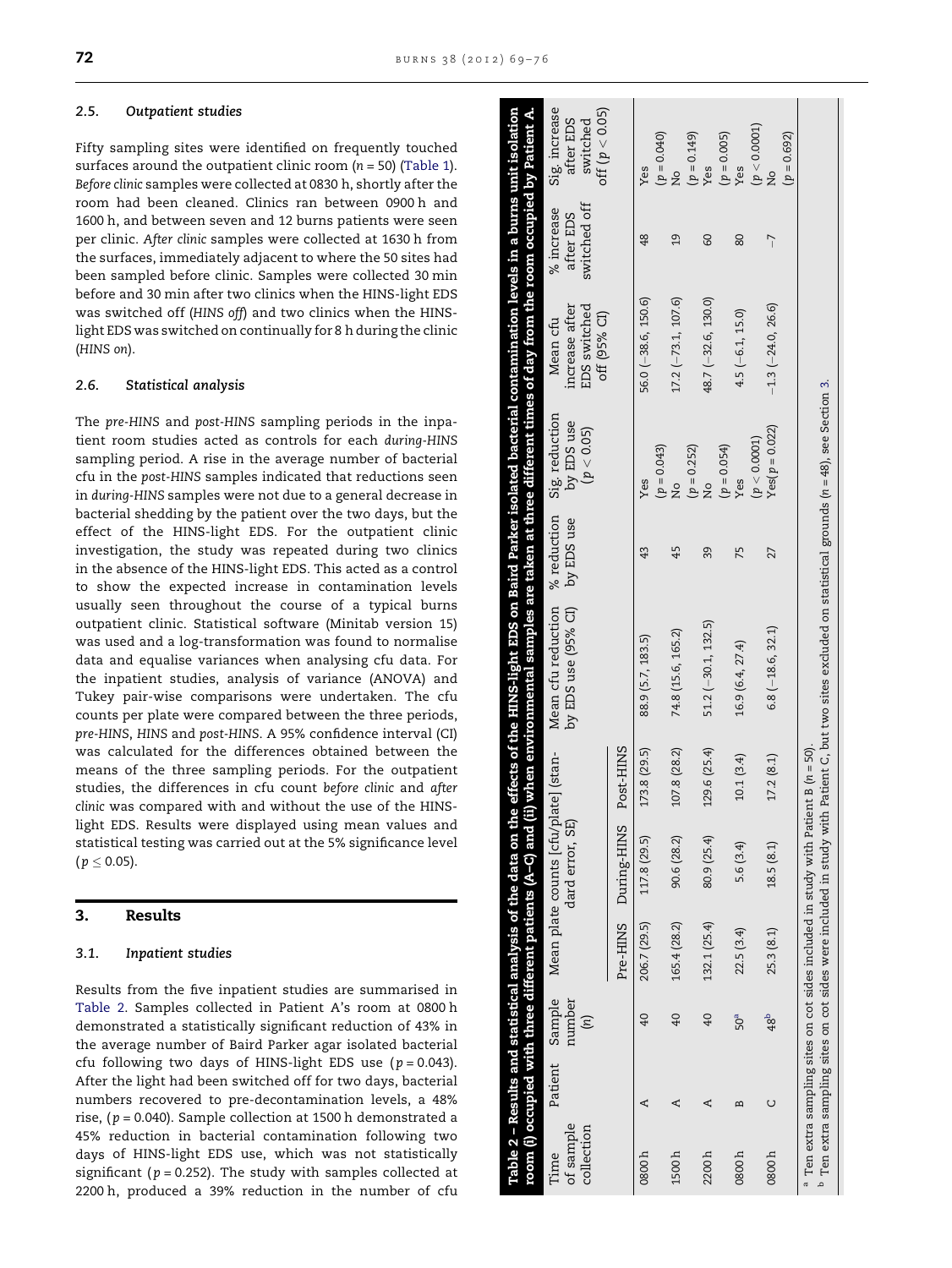following two days of HINS-light EDS use, again not statistically significant ( $p = 0.054$ ). After the light had been switched off again for two days there was a statistically significant 60% rise in bacterial contamination ( $p = 0.005$ ).

The results from 0800 h sampling carried out in the room occupied by Patient B confirmed these findings. A significant 75% reduction in the average number of cfu was achieved following two days of HINS-light EDS use ( $p < 0.0001$ ). When the light was switched off again, the average number of cfu rose by 80% ( $p < 0.0001$ ). In the study involving Patient C, the average number of bacterial cfu increased slightly from 25.2 to 25.5 cfu following the use of the HINS-light EDS. However, the statistical analysis indicated an exceptionally unusual observation associated with the two samples from the sink site in the during-HINS sampling period. From the least squares fitted model, the standardised residual was estimated to be 8.1 and the pattern associated with the sink site was inconsistent with all other sites. A further analysis was undertaken excluding samples from the sink site ( $n = 48$ ) and this demonstrated a significant 27% reduction from 25.3 to 18.5 cfu ( $p = 0.022$ ). There was a small (7%) decrease in the average number of cfu when the light was switched off again for two days, but this was not statistically significant  $(p = 0.692)$ .

#### 3.2. Outpatient studies

Results of the outpatient studies are summarised in Table 3. For studies both with and without HINS-light EDS intervention, 50 samples were collected at the start and end of two clinics. The combined results were analysed using a block design to take account of the findings from the two clinics. The difference between clinics with and without HINS-light EDS was then compared. The mean number of Baird Parker agar isolated bacterial cfu per plate before HINS off clinics was 8.1 cfu, and rose to 22.2 cfu during the course of the clinics. This increase in contamination levels was expected, due to the dispersal of bacteria into the air and onto environmental surfaces during dressing changes and wound care of between seven and 12 patients a day. During HINS on clinics, the mean number of bacterial colonies at the start of the clinic was 6.5 cfu, and only rose to 12.0 cfu by the end of the clinic. This indicated that the amount of additional contamination of the room, released throughout the course of a burn outpatient clinic, was reduced by an average of 8.6 cfu per plate by the HINS-light EDS. This was the equivalent of a significant 61% efficacy ( $p = 0.02$ ).

## 4. Discussion

The consequences of HAI for burn patients and the burn unit as a whole are serious and multiple. Prevention, identification and eradication of nosocomial infections is thus becoming an increasingly important area of burn care research [\[1\]](#page-6-0). The vital importance of infection control and isolating burn patients has been recognised for many decades [\[22\].](#page-7-0) More recently, the role of the burn unit environment in harbouring pathogens including MRSA that can survive on dry surfaces for weeks or months has been acknowledged [\[23–25\]](#page-7-0). A 42% transmission rate of MRSA to the hands of healthcare workers who had no direct patient contact, as a result of touching contaminated surfaces has previously been demonstrated [\[26,27\].](#page-7-0) The reduction of the environmental reservoir of nosocomial infection is imperative and the current study adds further evidence of the role that the HINS-light EDS may have in achieving this.

Previously published data on the use of the HINS-light EDS as a method of decontamination for hospital inpatient environments, demonstrated reductions in the total number of environmental staphylococcal-type bacteria of between 56% and 86%, when samples were collected at 0800 h [\[13\].](#page-6-0) The current study logically develops that work by investigating the reduction achieved at three different times of day, in rooms housing different burn patients, and examining specifically its use in both the inpatient and outpatient setting in one of the most important areas for infection control in the hospital: the burn unit. In the burn inpatient isolation room, the HINS-light EDS has proved to have a significant benefit in reducing environmental contamination levels by between 27% and 75% on samples taken at 0800 h, over and above the hospital's current stringent infection control and hygiene measures. This effect was achieved with an exposure of 14 h a day for two consecutive days, with the light being switched off overnight, in order that it did not affect the patient's sleep.

Differences in the levels of bacterial contamination during daylight hours – likely due to direct contamination by patients or staff, or cleaning by domestic staff – is reflected on sampling at 1500 h and 2200 h when there was much more variability of activity within the room. There is no logical reason to suspect that the HINS-light EDS would be any less effective at these times of day than at 0800 h: indeed it might be expected that 0800 h sampling would produce the least dramatic reduction in contamination levels as the HINS-light EDS had been switched off overnight immediately before samples were

Table 3 – Results and statistical analysis of data on the effect of use of the HINS-light EDS on Baird Parker isolated bacterial contamination levels during burns outpatient clinics.

| HINS-light EDS<br>on/off during<br>clinics | Sample<br>number<br>(n) | . .<br>Mean plate counts<br>(cfu/plate) |              | Mean increase<br>in cfu/plate<br>during clinic | Reduction in<br>increase of cfu<br>with EDS on<br>$(95\% \text{ CI})$ | Efficacy of reduction<br>in increase of<br>cfu with EDS<br>on (95% CI) | Sig. reduction<br>in increase<br>of cfu with<br>EDS on |
|--------------------------------------------|-------------------------|-----------------------------------------|--------------|------------------------------------------------|-----------------------------------------------------------------------|------------------------------------------------------------------------|--------------------------------------------------------|
|                                            |                         | Before clinic After clinic              |              |                                                |                                                                       |                                                                        |                                                        |
| HINS off clinics<br>HINS on clinics        | 100<br>100              | 8.1<br>6.5                              | 22.2<br>12.0 | 14.1<br>5.5                                    | 8.6(1.4, 15.8)                                                        | 61.3% (10%, 113%)                                                      | Yes $(p = 0.02)$                                       |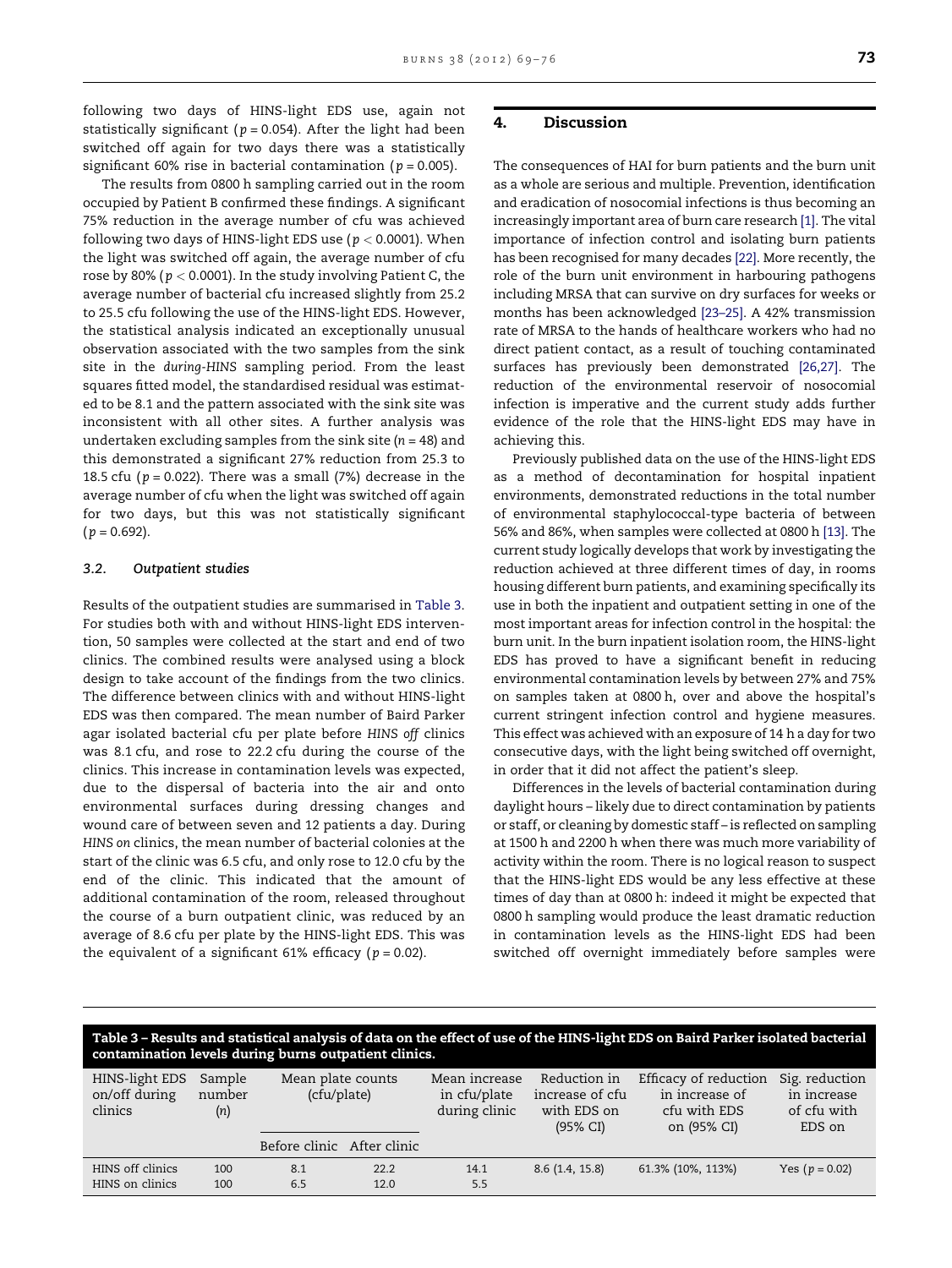taken. The main advantage to sampling at 0800 h is that the activity levels in the room had been relatively constant overnight before the samples were taken, as the patient was asleep in bed and staff had minimal input, preventing large surges or reductions in numbers of bacteria. This allowed a steady level of bacteria and a reliable estimate of contamination levels to be achieved when samples were taken. Although a similar pattern of reduction was demonstrated at the other times of day, there seemed to be considerable variability in staff and patient activity. This was thought to affect contamination levels and produce results that were not significant. For future studies involving environmental contamination, 0800 h sampling is recommended as a model to achieve the most reproducible conditions possible so that the effect of an intervention can be seen.

An incidental observation was the variability in bacterial deposition demonstrated between the three inpatients. Patient A produced higher environmental contamination, with pre-HINS levels of 206.7 cfu per plate. Patients B and C had starting populations of 22.5 and 25.3 cfu per plate respectively. There are several possible explanations for this: Patient A was ambulant around the room during the studies, although he was confined to his room. Furthermore he had loose motions on several occasions during the study, and although no infective cause for this was found, and it was assumed to be secondary to antibiotic treatment, it meant he had to go to the en-suite bathroom several times during the day and night. He had the highest % TBSA burns, although comparable with Patient C, and all three patients had MRSA isolated from their wounds. He was also noted to have very dry flaky skin and hair, and was consequently likely to be a relatively heavy shedder of squames when compared to other patients. The exceptional counts observed for one patient at the sink location was thought to arise from gross direct contamination immediately prior to sampling. The contamination must have taken place within the room as agar plates were sealed before being removed from the room for incubation. The level of contamination may have arisen from a number of activities but none could be identified with any confidence.

The outpatient clinic was used as an example of a communal patient room in the burn unit, where it was recognised that organisms may be passed from one patient, onto a surface and thence directly to the next patient in the room. As expected, the starting numbers of bacteria were lower than in isolation rooms housing a patient constantly over long periods of time, however a significant rise in the numbers of bacteria on surfaces at the end of the clinic was seen, despite these being patients with relatively small or partly healed burns. Even though the HINS-light EDS was only on for a total of 8 h, and the room was relatively much cleaner than the inpatient rooms to begin with, significant reductions in the increase of environmental bio burden released during a clinic were still demonstrated, with a 61% efficacy. This may lead to the use of the HINS-light EDS in other communal patient rooms, such as the physiotherapy room or bathroom, where decontamination of all surfaces is unachievable between each patient due to time limitations.

Previous studies into the bactericidal nature of 405 nm HINS-light have demonstrated the effect on a wide range of Gram-positive and Gram-negative organisms [\[15\]](#page-6-0), and

although levels of staphylococcal organisms were used as the marker for the current study it is important to bear in mind that levels of Gram-negative organisms will also have been reduced through use of the HINS-light EDS. The HINSlight EDS has a unique advantage in its ability to be used continuously throughout daylight hours in inpatient isolation rooms, and constantly through the day and night in other areas of the burn unit. It is efficient, simple to run, unobtrusive, and is neither dependent on staff compliance nor requires any additional staff time to implement. It must be stressed that the HINS-light EDS is not designed to replace standard cleaning routines, and the importance of wiping down surfaces, washing hands and using gloves and gowns remains. Rather, it augments current infection control methods. The HINS-light EDS is thought to have its main effect against the ubiquitous bacterial reservoirs dispersed into the air during periods of activity in the room, such as bed changes or burn dressing changes, settling on hard surfaces around the source. When surfaces are touched directly by a patient or healthcare worker, the density of organisms is more likely to be greater, so a longer exposure to the HINSlight EDS is required to decontaminate. It is probable that routine physical cleaning would take place before this, so the HINS-light EDS is not a replacement for excellent physical cleanliness in burn units, but has still been shown to maintain consistently lower levels of environmental bacteria than that achieved by physical cleaning alone.

The study of the inpatient rooms was limited in that it only examined the effect of the HINS-light EDS for a relatively short period of between 8 h and 14 h a day on two consecutive days. It is not yet known if leaving the system on for longer periods of time (for example overnight in the outpatient clinic, or at lower levels during the night in the inpatient rooms, or for more consecutive days) would continue to reduce overall levels of bacteria, or if the contamination levels would plateau after a time: this is an area of interest for future studies. Although HINS-light has wide bactericidal activity, as demonstrated in vitro [\[14,15\],](#page-6-0) this study focused on the reduction of staphylococcal type organisms, which account for over 50% of wound contaminations and infections in the GRI burn unit and give an indication of organisms which have originated from a human source, and are thus potential pathogens. While the experiment could be repeated using an agar that would allow estimation of total viable counts of all bacteria, the large number of cfu arising from some surfaces would also make accurate enumeration very difficult. Future work may address the impact of the HINS-light EDS on Gram-negative organisms, by sampling using an agar that selects for Gram-negatives alone. Further laboratory studies on the effect of the HINSlight EDS on bacteria subject to various stressing factors, or the formation of biofilms would also be of interest.

These studies provide convincing evidence that this novel technology achieves a reduction in environmental contamination levels. To demonstrate that this translates into a reduction in colonisation and infection in burn patients, in the context of the huge numbers of variables in the patients, burns and treatment administered, would be the ideal next stage, but would probably require a multi-centre trial over months or years. Such difficulties account for the paucity of evidence that many other established infection control methods and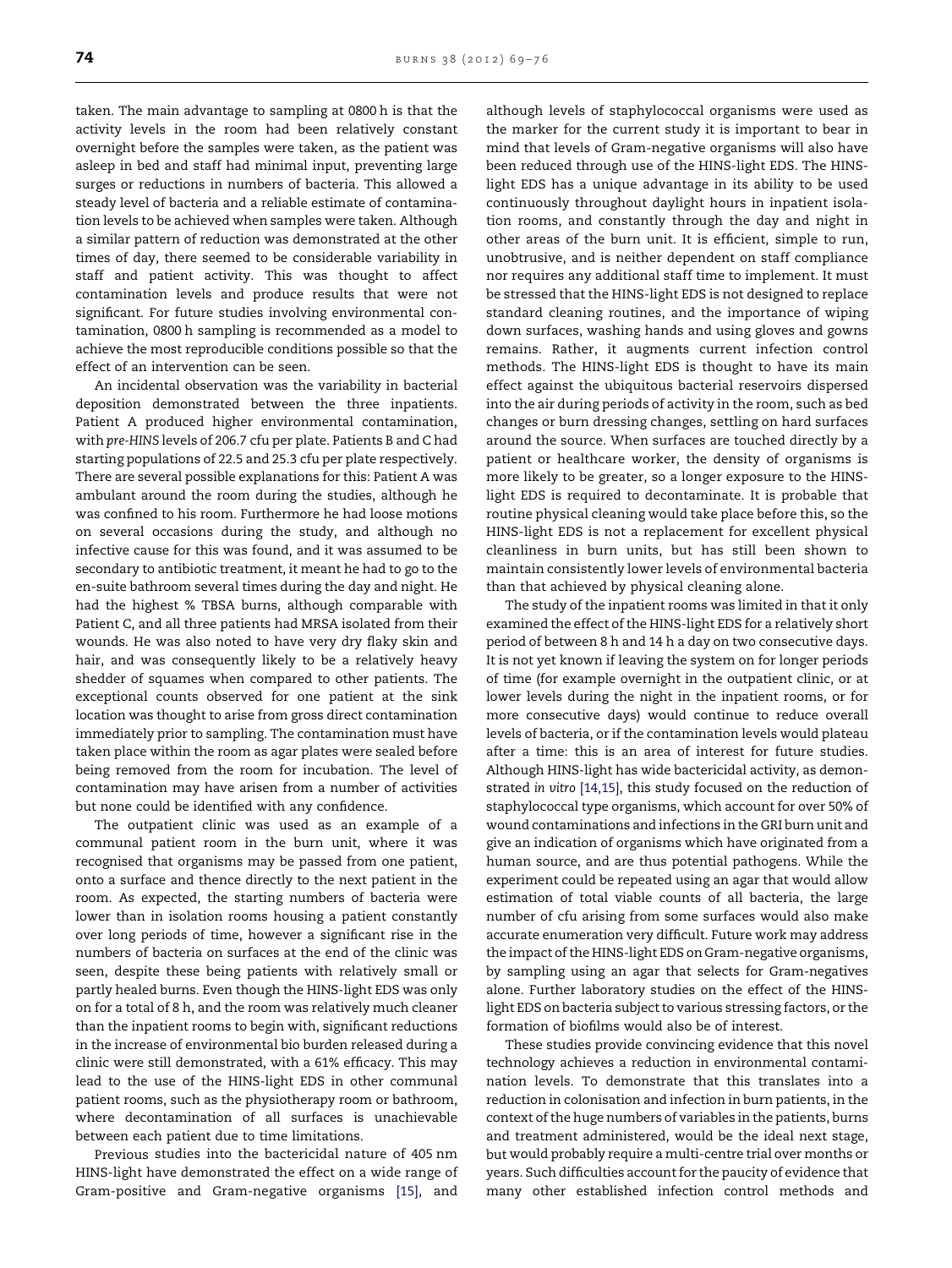<span id="page-6-0"></span>disinfection technologies have achieved reductions in infection rates. Rather, a logical and pragmatic approach has been adopted that a cleaner environment and cleaner hands are likely to result in the transfer of fewer numbers of bacteria to patients, and thus generate fewer infections. The impact of surface disinfection in hospitals cannot be dismissed due to the lack of outcome trials, as HAI as an outcome has reasonably low frequency, so any potential trial would suffer from low statistical power [\[28,29\].](#page-7-0)

The findings of this work provide evidence that the HINSlight EDS is an effective treatment for the reduction of environmental bacterial contaminants in different clinical situations on the burn unit. The percentage reduction observed for counts taken at different times during the day were broadly comparable for the room containing the same patient. In contrast, the percentage reduction at the same time of day for rooms housing different patients varied considerably. This is not unexpected, as contamination levels are known to differ depending on the patient, the size of burn and the patient environment [\[30\]](#page-7-0). A total of 34 different burn patients were treated in the outpatient clinic room, yet the presence of the HINS-light EDS in the room while they were being treated significantly reduced the environmental bacterial contamination they produced. These results suggest that for burn patients, the HINS-light EDS can potentially make an important additional contribution to the reduction of nosocomial infections which originate from transmission of pathogens from the environment, by significantly reducing the contamination of the surrounding environment.

## Conflict of interest statement

The intellectual property rights of the HINS-light EDS belong to the University of Strathclyde. As co-inventors, MM, SJM and JGA have a share of the intellectual property rights. SEB, GG JEC and IT have no claim to intellectual property. The University has made all HINS-light EDS for research purposes only and no commercial company manufactures or sells this technology.

## Acknowledgements

The first author would like to thank Mr Stuart Watson, Consultant Plastic Surgeon at the Canniesburn Plastic Surgery Unit, for guidance and support during the study. All authors would like to thank the Stephen Forrest Trust, the Burn Unit Fund, the Robertson Trust and the University of Strathclyde for the funding that has made this research possible. Thanks also go to Professor Gerry Woolsey for his invaluable contribution to the development and safety analysis of the system, and the staff and patients on the burns unit at GRI for their co-operation and support.

# r e f e r e n c e s

[1] Rafla K, Tredget EE. Infection control in the burn unit. Burns 201[0.](http://dx.doi.org/10.1016/j.burns.2009.06.198) doi: [10.1016/j.burns.2009.06.198.](http://dx.doi.org/10.1016/j.burns.2009.06.198)

- [2] Taneja N, Emmanuel R, Chari PS, Sharma M. A prospective study of hospital-acquired infections in burn patients at a tertiary care referral centre in North India. Burns 2004;30:665–9.
- [3] Polavarapu N, Ogilvie MP, Panthaki ZJ. Microbiology of burn wound infections. J Craniofac Surg 2008;19(4): 899–902.
- [4] Talon D. The role of the hospital environment in the epidemiology of multi-resistant bacteria. J Hosp Infection 1999;43:13–7.
- [5] Zanetti G, Blanc DS, Federli I, Raffoul W, Petignat C, Maravic P, et al. Importation of Acinetobacter baumannii into a burn unit: a recurrent outbreak of infection associated with widespread environmental contamination. Infect Control Hosp Epidemiol 2007;28:723–5.
- [6] Jawad A, Snelling AM, Heritage J, Hawkey PM. Exceptional desiccation tolerance of Acinetobacter radioresistens. J Hops Infect 1998;39:235–40.
- [7] Hirai Y. Survival of bacteria under dry conditions; from a viewpoint of nosocomial infection. J Hosp Infect 1991; 19:191–200.
- [8] Bonilla HF, Zervos MJ, Kauffman CA. Long-term survival of vancomycin-resistant Enterococcus faecium on a contaminated surface. Infect Control Hosp Epidemiol 1996;17(12):770–1.
- [9] Boyce JM, Havill NL, Otter JA, McDonald LC, Adams NM, Cooper T, et al. Impact of hydrogen peroxide vapour room decontamination on Clostridium difficile environmental contamination and transmission in a healthcare setting. Infect Control Hosp Epidemiol 2008; 29(8):723–9.
- [10] Sweeney CP, Dancer SJ. Can hospital computers be disinfected using a hand-held UV light source? J Hosp Infection 2009;72(1):92–4.
- [11] Clark J, Barrett SP, Rogers M, Stapleton R. Efficacy of superoxidized water fogging in environmental decontamination. J Hosp Infection 2006;64:386–90.
- [12] Dettenkofer M, Spencer RC. Importance of environmental decontamination—a critical view. J Hosp Infection 2007;65(S2):55–7.
- [13] Maclean M, MacGregor SJ, Anderson JA, Woolsey GA, Coia JE, Hamilton K, et al. Environmental decontamination of a Hospital Isolation Room using High-Intensity Narrow-Spectrum Light (HINS-light). J Hosp Infect 2010; 76:247–51.
- [14] Maclean M, MacGregor SJ, Anderson JG, Woolsey G. Highintensity narrow-spectrum light inactivation and wavelength sensitivity of Staphylococcus aureus. FEMS Microbiol Lett 2008;285:227–32.
- [15] Maclean M, MacGregor SJ, Anderson JG, Woolsey G. Inactivation of bacterial pathogens following exposure to light from a 405-nanometer light-emitting diode array. Appl Environ Microbiol 2009;75(7):1932–7.
- [16] Infection control homepage, NHS Greater Glasgow and Clyde. [http://www.nhsggc.org.uk/content/](http://www.nhsggc.org.uk/content/default.asp%3Fpage=home_infectioncontrol) [default.asp?page=home\\_infectioncontrol.](http://www.nhsggc.org.uk/content/default.asp%3Fpage=home_infectioncontrol)
- [17] International Commission on Non-Ionizing Radiation Protection (ICNIRP). Guidelines on limits of exposure to optical radiation from 0.38 to 3.9 mm. Health Phys 1997;73:539–54.
- [18] International Commission on Non-Ionizing Radiation Protection (ICNIRP). Guidelines on limits of exposure to ultraviolet radiation of wavelengths between 180 nm and 400 nm (Incoherent Radiation). Health Phys 2004; 87:171–86.
- [19] American Conference of Governmental Industrial Hygienists (ACGIH). Threshold limit values (TLVs) & biological exposure indices. Cincinnati: Signature Publications; 2007.